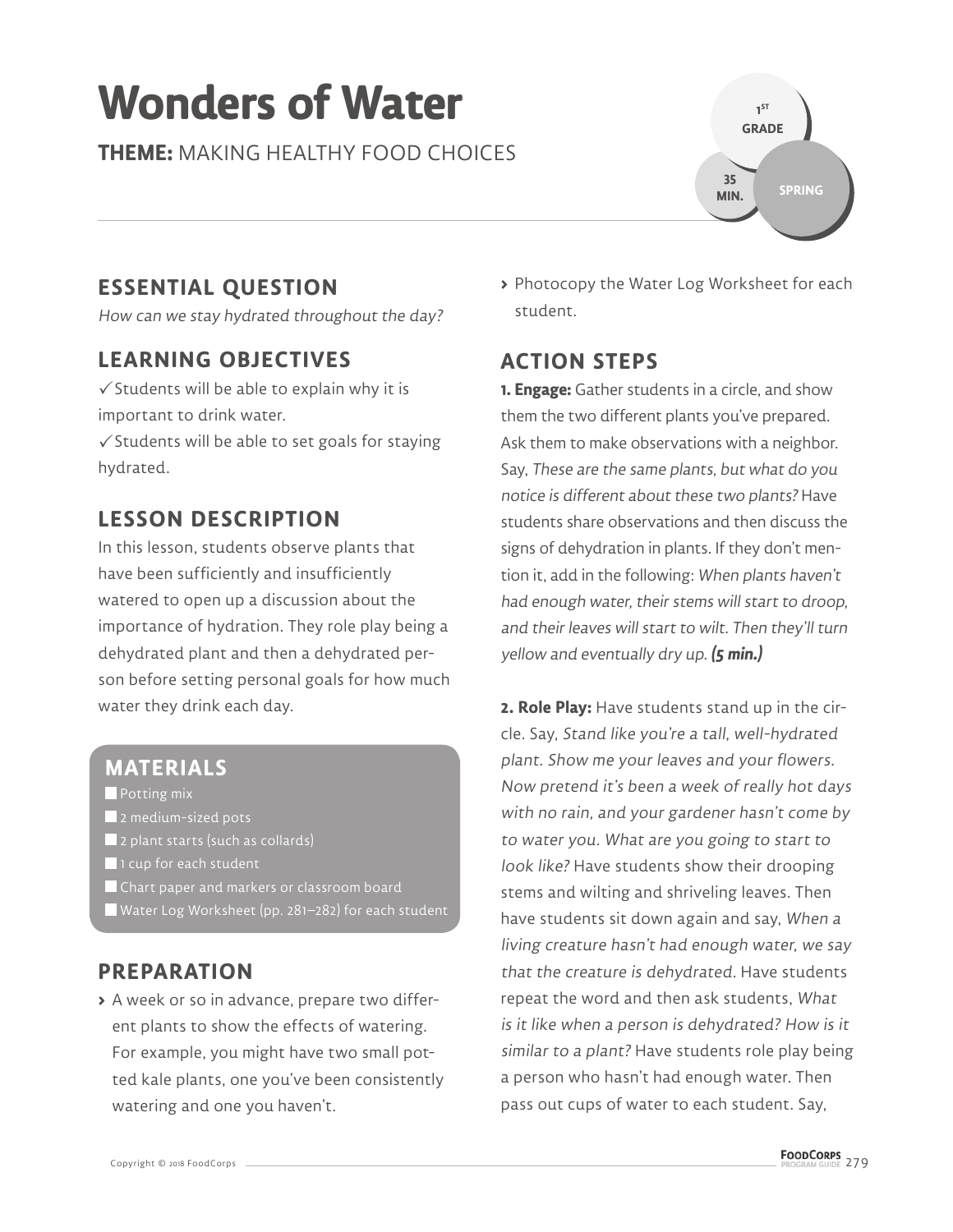When a creature has had the water they need, we say they are hydrated. Show me how you feel after you drink a glass of water, and you are hydrated. Have students act out what they think it looks like to be well hydrated. **(5 min.)**

**3. Explain:** Say, Did you know our bodies are mostly made up of water? It's important to drink water throughout the day for us to do all the fun and important activities we do. Drinking water helps our bodies feel energetic and our brains think better! Ask students to think back throughout the day to all the times they drank water, and have them share with a partner. Then as a class, brainstorm good times to drink water each day. Your list might include: when you wake up, with breakfast, during a morning break, at lunch, after P.E. or other exercise, during an afternoon break, when you get home from school, with a snack, at dinner, or before bed. **(10 min.)**

**4. Setting Goals:** Pass out the Water Log worksheet, and have students set a goal for when and how many cups of water they'd like to have per day by writing in the cups when they'll drink water each day. They'll use this worksheet to monitor their progress throughout the week. **(10 min.)**

#### **REFLECTION**

Have students discuss the following questions in small groups, then share with the class: **(5 min.)**

- **•** How are plants and animals similar? What do they both need?
- **•** How does your body feel when you don't drink enough water?
- **•** Why is it important to stay hydrated?
- **•** Ask yourself: When do I drink water? When could I drink more water?

# **ADAPTATIONS**

**Conservation Extension:** Teach students about efficient watering in the garden. This activity can also be a bridge to discussing how to conserve water at home and in their daily lives.

**At Home:** Have students track the amount of cups of water they have per day (and when) with their families.

# **ACADEMIC CONNECTIONS**

English Language Arts Common Core State Standards

#### **CCSS.ELA-LITERACY.W.1.8**

With guidance and support from adults, recall information from experiences or gather information from provided sources to answer a question.



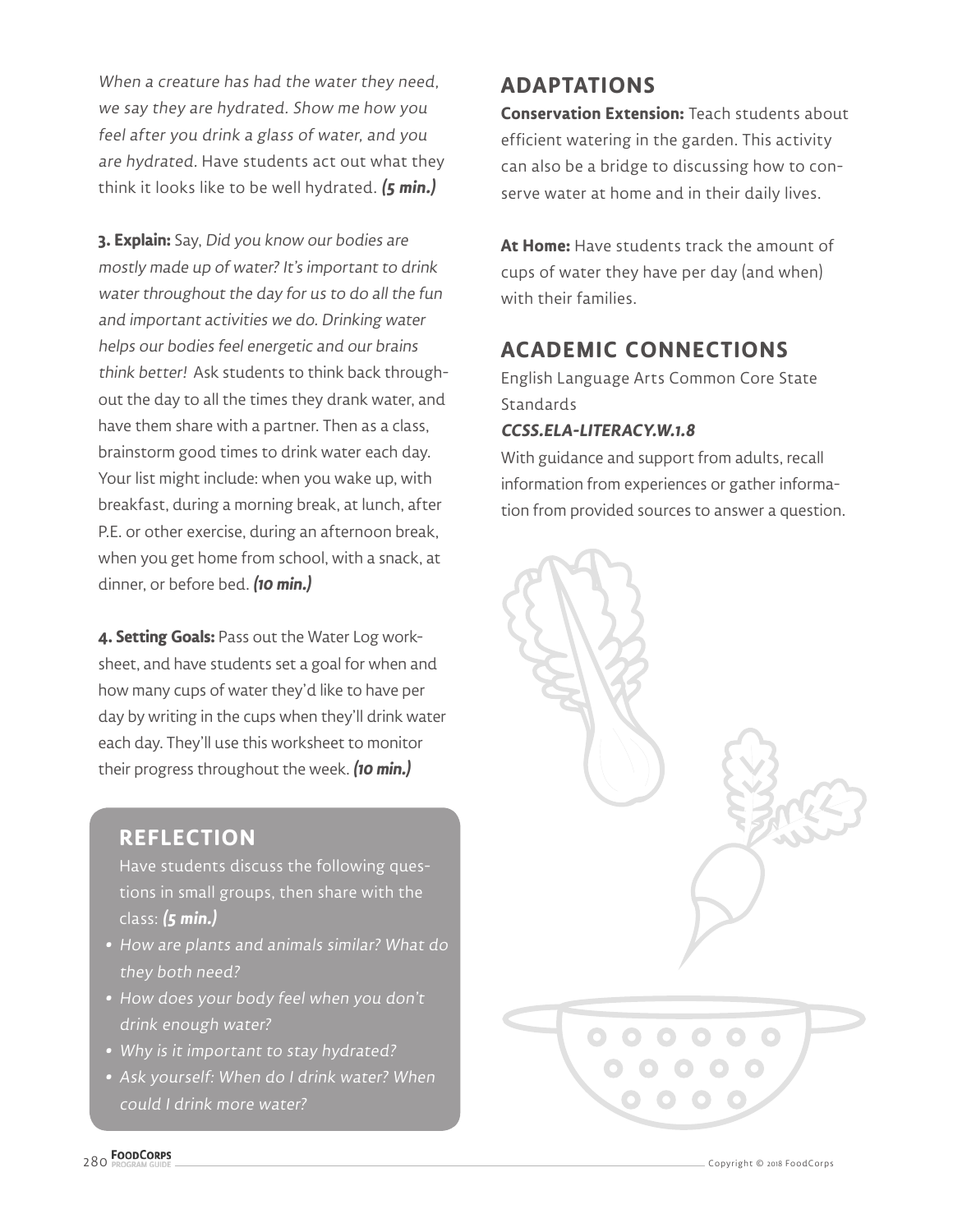# **Water Log Worksheet**

**Directions:** Write six times in the day when you want to drink a cup of water.

Write one time in each cup. Put a check mark for each day you remember to drink at that time.

| <b>Day: Tuesday</b> |                   |  |
|---------------------|-------------------|--|
| When I wake up      | $\overline{\vee}$ |  |
|                     |                   |  |
|                     |                   |  |
|                     |                   |  |
|                     |                   |  |
|                     |                   |  |
|                     |                   |  |

#### **EXAMPLE:**

**It's important to drink water because**